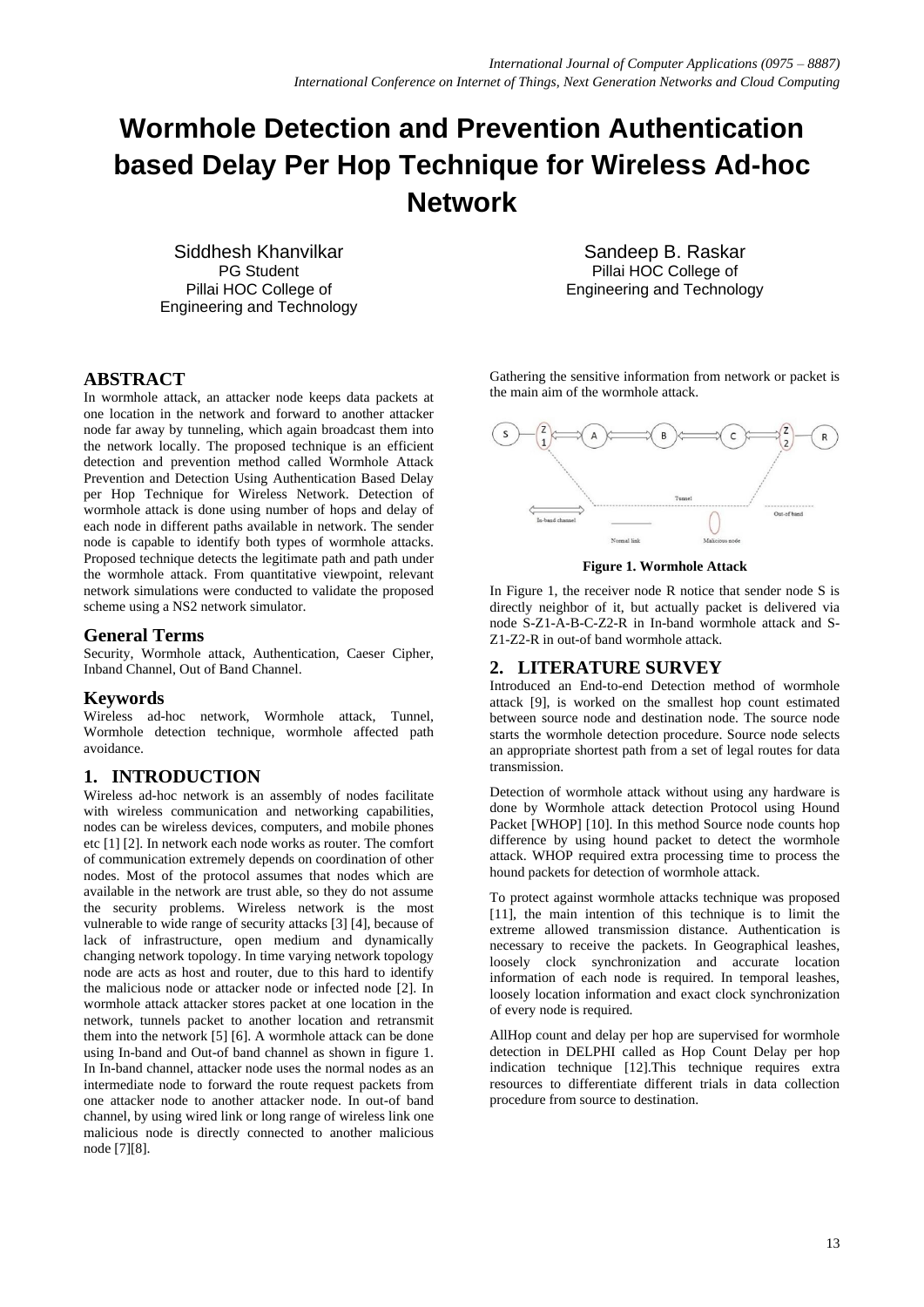# **3. WORKING METHODOLOGY**

The proposed system is Wormhole Attack Prevention and Detection Using Authentication Based Delay Per Hop Technique for Wireless Network. In proposed system, an idea to detect wormhole attacks in the wireless network by gathering number of hop count and delay per hop information from different paths from source to destination and destination to source, which offers a solution to detect both types of wormhole attack. The scenario under the legal situation , the delay for each packet is same along each hop in the path, but under wormhole attack, for each packet delay should be high , the reason behind is there can be many nodes available between them or can be attached through a long wireless link. The path which is under the wormhole attack is having large delay then the normal path. Therefore, path is under the wormhole attack if it has large delay per hop.

To keep away from the necessity of special types of hardware and clock synchronization techniques like directional antenna, positioning system and IDS, proposed technique collects both number of hop count and delay information in same routine to AODV route discovery process and perform detection process at sender node. Sender node broadcast a route REQ message to receiver and receiver gives reply by broadcasting route REP message to the sender. By comparing the delay between hop and hop count information of different paths a wormhole can detected.

For prevention of wormhole attack, every transmitting and receiving node has its own node id. Node id is initiated and verified using lightweight cryptography algorithm known as ceaser cipher in which input is converted into cipher text by applying some arithmetical operation and at the receiver end reverse operation is carried out to get back the original text. All authorized nodes are aware of the common key. Hence only authorized nodes can generate valid signature and it will not produce any error at the receiver side. Attacker's signature will be identified as invalid at receiver side.

There are three steps for detection and Prevention of wormhole attack. First step offers data collection of information like delay and number of hop count. Detection starts by sender node in second step by using collected data in first step. In Third Step authentication is provided to prevent the wormhole attack.

## **3.1 Information Gathering in Wireless Network**

This step will enable sender to gathers information of each route from source to destination and vice versa. In this process as shown in figure 2 when the sender starts route discovery process, it broadcasts an RREQ packet to the destination node. RREQ packet includes previous hop field, hop count field and time-stamp field. Destination node gives reply to Sender node by broadcasting RREP packet which includes same fields as in RREQ packet.

# **3.2 Broadcasting of RREQ Packet and RREP Packet**

RREQ packet is processed by many intermediate nodes before reaching the destination node. RREP packet is processed by many intermediate nodes before reaching the Sender node. Intermediate node change the previous hop field and hop count field after receiving the RREQ packet or RREP packet.

When an intermediate node receives RREP packet or RREQ packet, it reads the previous hop field and makes a reverse route to the sender node (neighbour node) and the replaces its node ID into the previous hop field and increase the hop count field by 1 and RREP packet forward or RREQ packet to its neighbor node.



**Figure 3: RREP Road Map**

In figure 2 sender node '0' broadcast RREQ packet to Receiver node '1' from different paths which is available in network. When intermediate node receives RREQ packet update hop field with previous node id and increase its hop count by one and after that forward RREQ packet to its next neighbor. As shown in Figure 2and Figure 3 there are three different paths are available in network, so RREQ packets and RREP packets broadcast from path 0-2-3-4-5-1, path 0-7-6-5- 1 and path 0-8-9-1. In path 0-2-3-4-5-1 node '2' and node '4' is attacker node (red colored) which forms wormhole attack through in-band channel (red colored path). In path 0-8-9-1 node '8' and node '9' is the attacker node (red colored) which is directly connected through long range of wireless link to forms wormhole attack through out-of band channel (brown colored path).Figure 2 shows the Road map for RREQ packet from sender to the receiver node and figure 3 the Road map for RREP packet from receiver to the sender node.

In Figure 3 receiver node '1' broadcast RREP packet to sender node '0' to the paths from request comes. When intermediate node receives RREP packet update hop field with previous node id and increase its hop count by one and after that forward RREP packet to its next neighbor.

## **3.3 Route Optimization Process in Wireless Network**

In this step, after gathering all information from different path, detection process starts by the sender node. Suppose RREQ packet sent at time Ts by the sender node. RREQ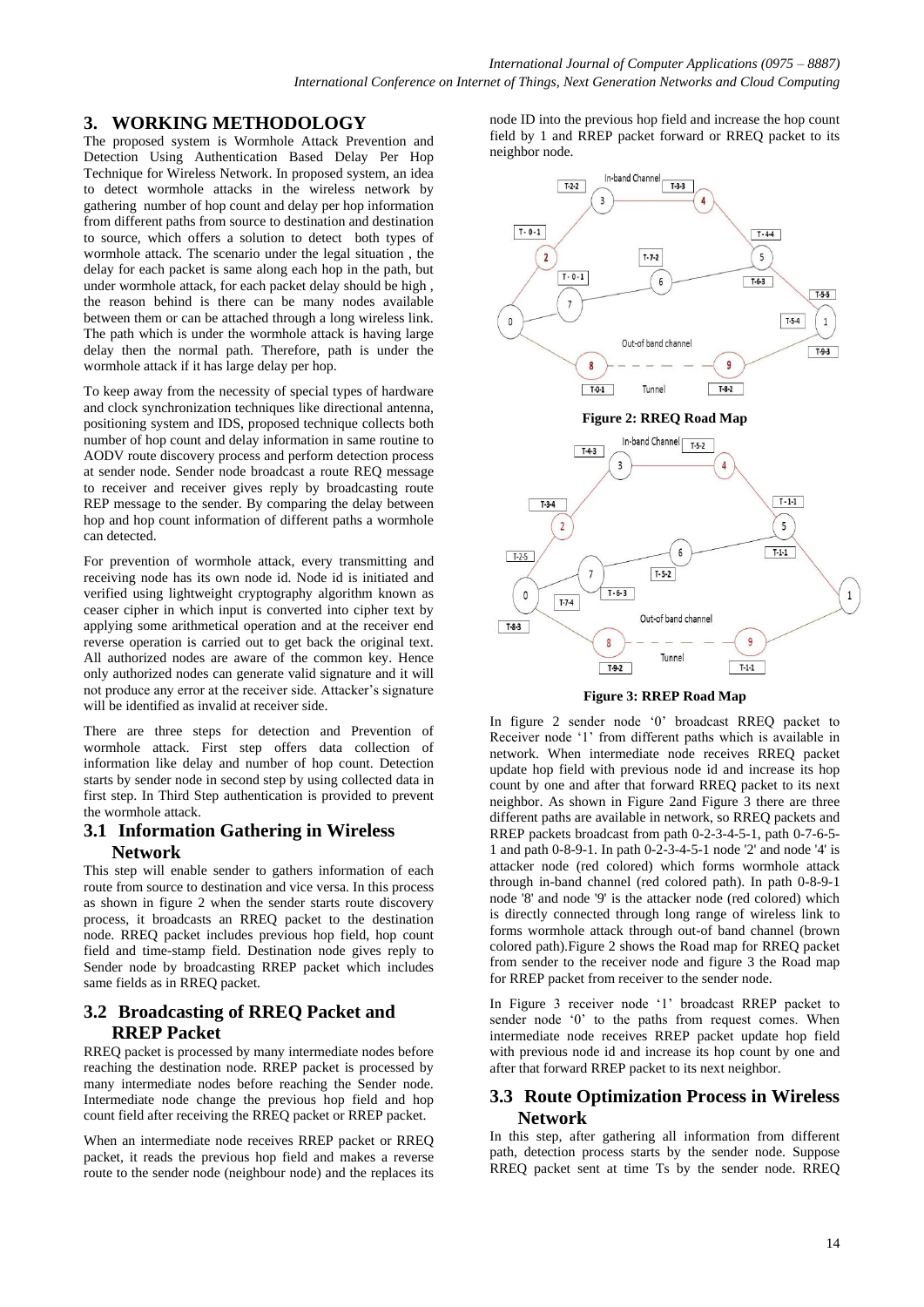packet received from receiver node at time Tt. Ht is the hop count field, PT is propagation time given by

$$
PT_{-}\{t\} = T_{-}\{t\} - T_{-}\{s\}
$$
 (1)

Delay per hop value is calculated is as follows

 $DPH_{t} = PT_{t} / H_{t}$  (2)

In normal situation a smaller h provides a smaller value of PTt. It can be explained by the fact that a shorter path should have a smaller round trip time. Hence the DPHs of normal paths should have similar values independent to h.



**Figure 4: Path Selection**

Sender node identifies the path under the wormhole attack and path which is not affected by wormhole attack. So basically gathers the information of disjoint path and arrange them based on number of hops and delay per hop in each path. In Figure 4 shows that sender select second route 0-7-6-5-1 (green color path) for transmission, because path 0-2-3-4-5-1 is under wormhole attack through in-band channel and path 0- 8-9-1 is under the wormhole attack through out-of band channel.

#### **3.4 Secure Route Authentication Process**

Every node has its own node id. Nodes must be capable to validate that the data or packet has been sent by the authorized node. A node getting the RREQ validates that the sender is genuine user or not along with the checking of proposed technique and it sends the request to its neighbors only if it is received from genuine user otherwise it will not forward the RREQ.



**Figure 5: Node Authentication and Verification**

Key is generated and verified using lightweight cryptography algorithm called as Ceasar cipher in which input is converted into cipher text by applying some arithmetical operation and at the receiver end reverse operation is carried out to get back original text. All the authorized nodes are aware of the common key. Attacker is unaware of the common key. Hence only the authorized nodes, can generate valid signature and it will not produce any error at the receiver side. Attacker's

signature will be identified as invalid in the receiver side. As shows in figure 5 authentication is provided for path 0-7-6-5-1 (in green colored) and all yellow colored nodes are authenticated node.

# **3.5 Signature Generation and Verification of the Genuine Node**

Common key is 35. Encrypted id of node 0 (sender) is 35 in which id 0 is added with key 35. In the receiver side, encrypted id is decrypted by subtracting key value that results in sender id.

```
Key = 35
```
The encrypted id of node 0 is 35 and decrypted id of node 0 is 0.

 $\text{Energy}(0) = \text{key} + \text{node}$  id

 $= 35 + 0$ 

 $\text{encryption}(0) = 35$ 

 $d$ ecrypt $(0) = 0$ 

 $Decrypt(0) = encrypt(0) - key$ 

 $= 35 - 35$ 

 $\text{Decrypt}(0) = 0$ 

The node id is equal to the decrypted id.

## **3.6 Signature Generation and Verification of the Attacker Node**

Encrypted id of node 2 (attacker) is 16 here because, node 2 is unaware of key value and hence it generates its signature by adding the random key (14) value which results in 16. When the receiver decrypts the encrypted value with key (35), it results in -19 [16-35]. Node with id -19 is not existed in the network. Hence node 3 is identified as attacker here.

 $\text{encryption}(2) = 16$ 

 $decrypt(2) = -19$ 

The node id is not equal to decrypted id.

Node 2 is not an authenticated user.

# **4. PERFORMANCE EVOLUTION**

Node 0 is sender and Node1 is receiver. 50 nodes are deployed randomly in the area of 1000 X 1000. Node 2 &3 are wormhole attacker1 and wormhole attacker2 respectively. RREQ packets broadcasted from sender to receiver and receiver reply to sender through RREP packets from different roots which is available in network. Sender node calculates hop count and delay per hop of each root from sender to receiver. Based on hop count and delay per hop information sender is able to detect legitimate path and wormhole path which is under wormhole attack for In-band channel and Outof band channel. After detecting the wormhole attack authentication is provided for secure transmission. Here consider two scenarios for analysis. In first scenario here consider two path, one is normal path and second is wormhole path. Genuine path and wormhole path which is form through in-band channel is identified. After identification of genuine path authentication is provide for secure transmission and compare the authenticated path with wormhole affected path for different attributes. Same procedure is applied in second scenario to detect wormhole attack which is form through outof band channel.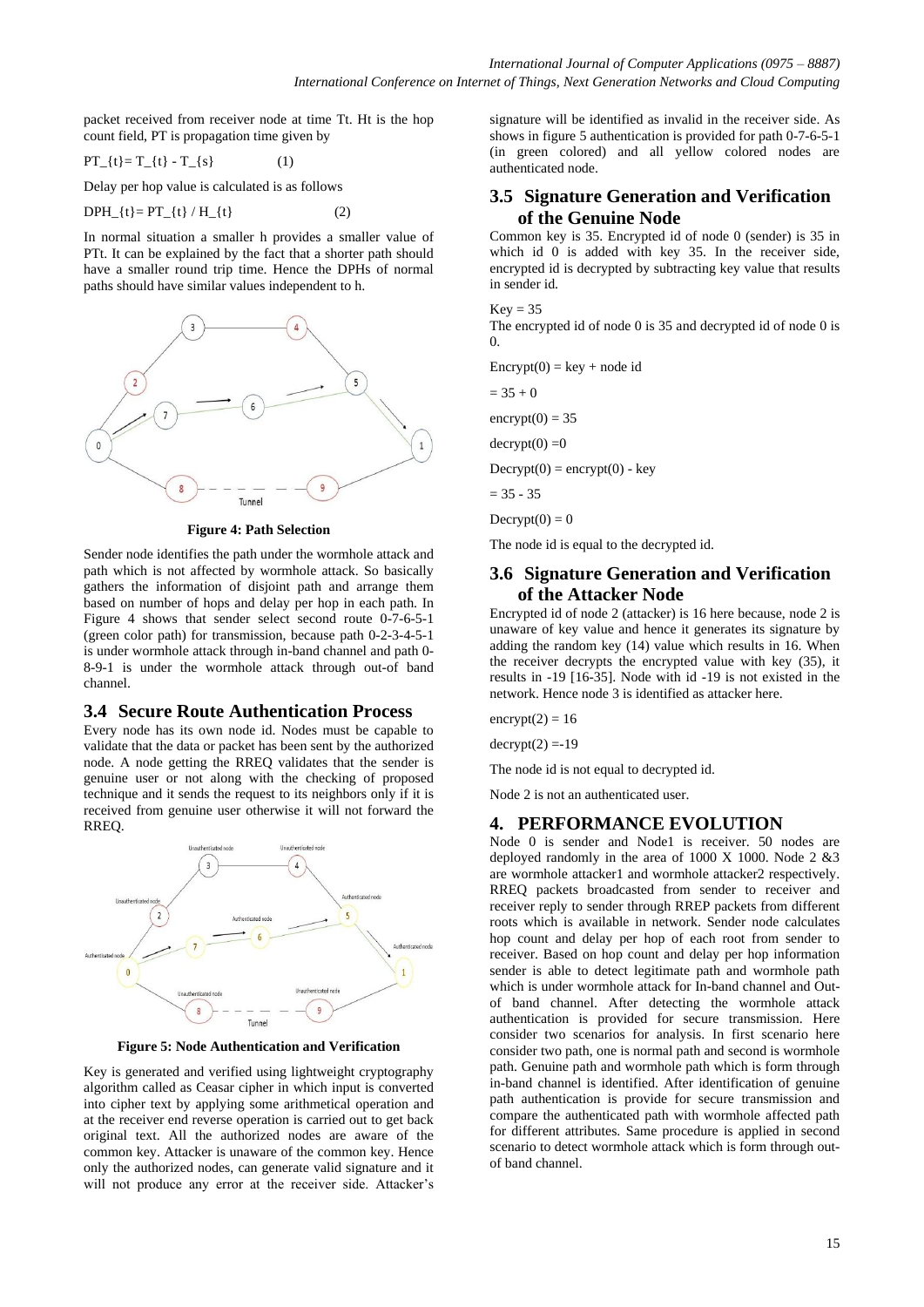# **4.1 Analysis Attributes**

#### *4.1.1 Delay*

When number of node is increased delay is decreased. Delay in wormhole detection path is higher than the delay in worm hole detection path authentication, shows in Figure5 and Figure10.

#### *4.1.2 Dropped Packets:*

Dropped packet ratio is increased because of number of node is increased. Dropped packet in wormhole detection is higher than dropped packet in wormhole detection authentication, shows in Figure 6 and Figure 11.

#### *4.1.3 Packet Delivery Ratio*

Packet delivery ratio in wormhole detection authentication path is higher than the packet delivery path in worm hole detection path, shows inFigure 7 and Figure 12.

#### *4.1.4 Throughput*

Throughput in wormhole detection authentication path is higher than the throughput in worm hole detection path, shows in Figure 8 and Figure 13.

#### *4.1.5 Overhead*

Overhead ratio is increased because of number of node is increased.Overhead in wormhole detection is higher than overhead in worm hole detection authentication, shows in Figure 9 and Figure 14.

## **4.2 In-band Channel**







**Figure 6: Dropped Packets**







**Figure 8: Throughput**



**Figure9: Overhead**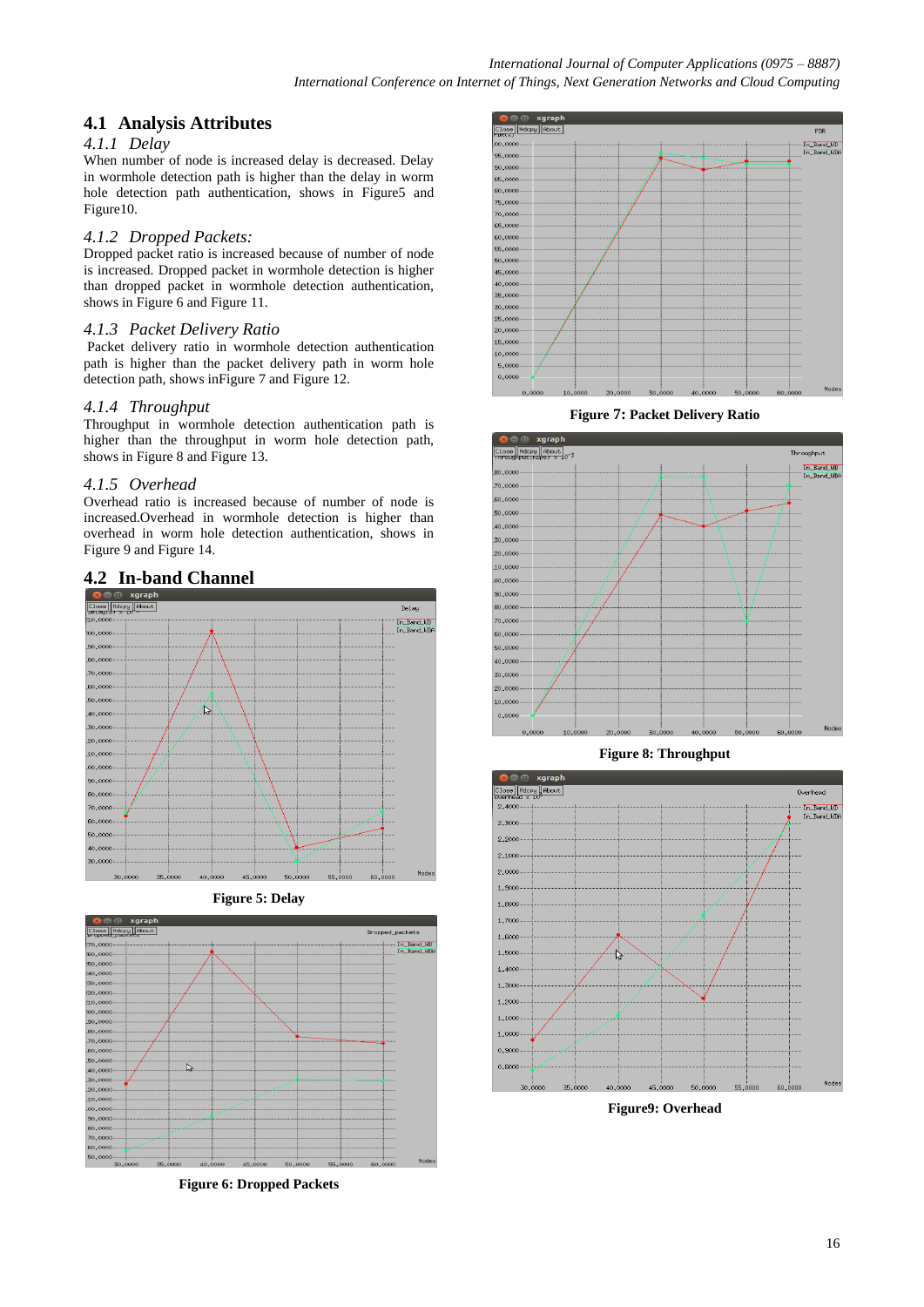

# **4.3 Out-Of Band Channel**





**Figure 11: Dropped Packets**



**Figure 12: Packet Delivery Ratio**



**Figure 13: Throughput**



**Figure 14: Overhead**

# **5. CONCLUSION AND FUTURE SCOPE 5.1 Work Conclusion**

Wormhole attacks are the powerful attacks that can be easily set up in wireless networks. Proposed technique does not required special hardware like antenna to get accurate node position and information, clock synchronization and special types of packets. Detection technique is focused on delay per hop values between normal path and wormhole path. Authentication is provided for secure transmission and for prevention of wormhole attack. Authentication of nodes in path is provided for secure transmission and prevention of wormhole attack in future.

# **5.2 Future Scope of Work**

In future, this technology can be implemented with other protocols to get different result. One can apply different algorithms and methodologies for authentication to compare with current methodology to get better results in authentication. This methodology also can be useful for detection and prevention of other attacks like grey-hole attack and black-hole attack.

# **6. ACKNOWLEDGMENTS**

During the entire period of this survey, my survey paper would not have been materialized without the help of many people, who made my work so easier. It gives me proud privilege to complete this survey paper working under valuable guidance of Prof. Sandeep Raskar. He has been very supportive and patient throughout the process. I am also thankful to all staff members for providing all facilities and every help for smooth progress of paper work. I thank all others, and especially, friends and our family members who in one way or another helped me in the successful completion of this work.

#### **7. REFERENCES**

- [1] S. Corson and J. Macker, "Mobile Ad Hoc Networking (MANET): Routing protocol Performance issues and Evaluation Considerations January 1999," RFC2501.
- [2] SaurabhUpadhaya and ArunaBajpai, Avoiding Wormhole Attack in MANET using Statistical Approach, IEEE March 2012
- [3] Y Zhang and W. Lee, "Intrusion Detection in Wireless Ad-Hoc Networks," MobiCom'2000, Boston, Massachusetts, Aug. 6-11, 2000, PP. 275 - 283
- [4] Ming-Yang Su. Warp: A wormhole-avoidance routing protocol by anomaly detection in mobile ad hoc networks. Computer Security, Vol.29, March 2010